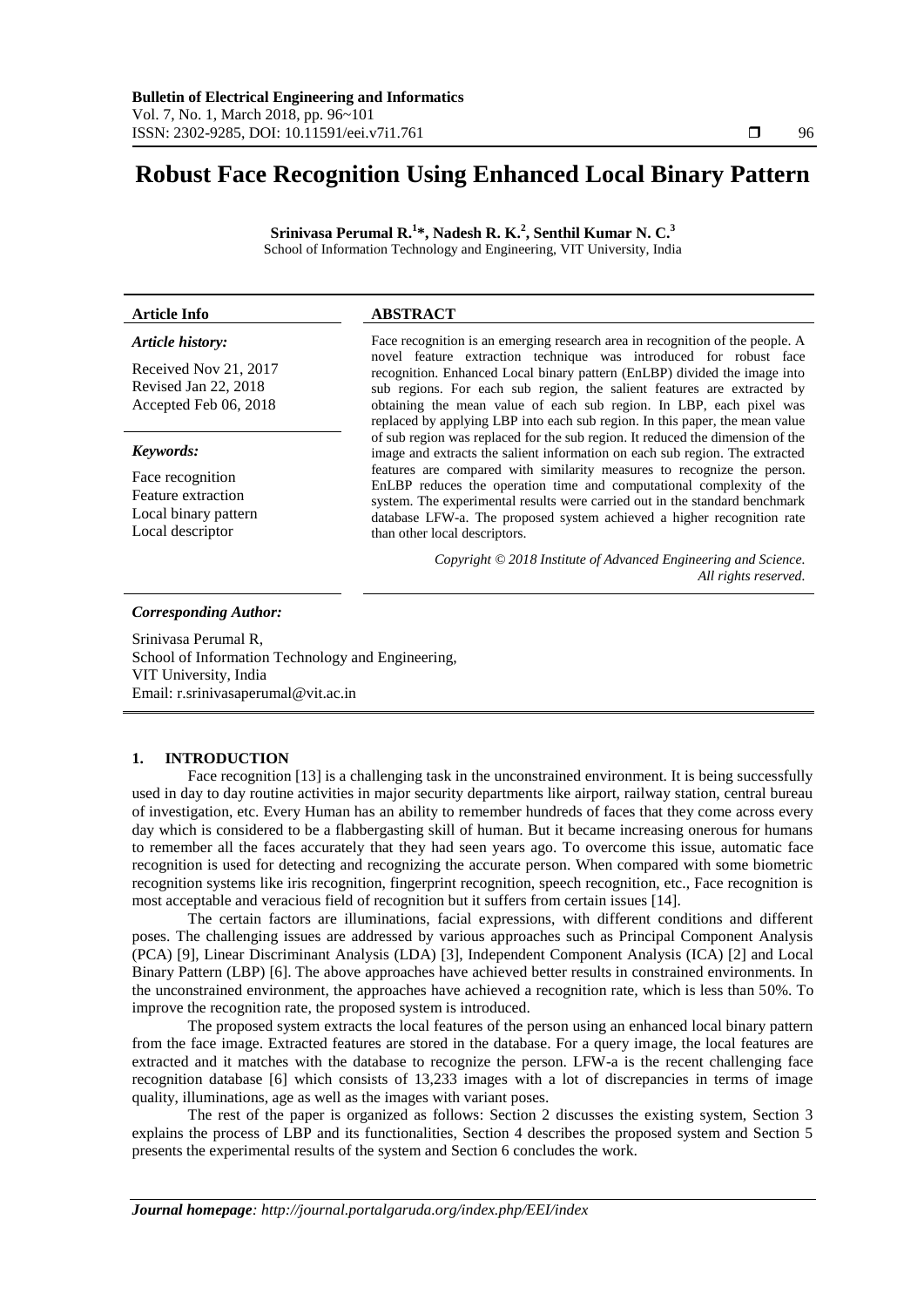#### **2. LITERATURE REVIEW**

Principal Component Analysis (PCA) [9] is used to find vectors that are adequate for the distribution of face images within the entire image space. It also reduces the dimensions with minimal loss in the datasets processed. In PCA, the Eigenvectors and Eigenvalues are computed and Eigenvectors are labeled as feature vectors of the face image. PCA has an advantage of being used in locating and detecting faces, motion detecting and head tracking and also includes the concept of "face spaces" which further helps in recognizing new faces. It also addresses some issues such as scale (head size) and orientation invariance, distance in face space and multiple views. It has drawbacks towards the issues of robustness to its own advantages.

Fisher's [3] proposed linear discriminant analysis (LDA) method, which maximizes the ratio between class scatter matrices and minimizes the ratio within class scatter matrices. LDA reduces the high dimensional vector space into low dimensional vector space. LDA uses labeled set of faces for the training set and unlabeled sets for the testing set and identifies the correct image matching the input. The advantage of the Fisher face method is that, it requires lesser computation time and lower error rates compared to PCA. It achieves good results under lighting issues in the image. This method is insensitive towards large variation in lighting and expression. Independent Component Analysis (ICA) method [2] is a similar form of PCA. PCA employs high order and second order moments of the data and hence depends on Gaussian features even though ICA exploits inherently non-Gaussian features of the data and employs higher order moments. ICA is better than PCA in case of images which are captured at a later time and different facial expressions. ICA reconstructs the image in a better way, even if the image is noisy.

Laplacian faces method [4] is an approach to face analysis, which explicitly considers the manifold structure. This structure preserves the local structure of the unit space using the neighbor graph. Face subspace is obtained by LPP (Locality Preserving Projection) method. The transformation matrix is computed which maps each face image, in the image space to low dimensional subspace called Laplacian Faces. Some nonlinear techniques have been proposed to discover the nonlinear structure of the manifold. The image is projected into PCA subspace having only highest principle components. The nearest neighbor is constructed in an approximation of the local manifold structure. The Laplacian method has discriminating power, although it is unsupervised. It can be applied to any new data point to locate it in a reduced representation space. It can identify a person with different expressions, poses and lighting condition. The drawback is to estimate the intrinsic dimensionality of the nonlinear face manifold. They have not considered the use of unlabeled samples and it is computationally expensive.

Local Binary Pattern [6] introduced for texture description and it is used for face recognition. LBP is the simplest method and convenient technique used for encoding the features for recognition. The LBP is robust in terms of rotation in variant and against monotonic grey level changes. Many researchers extended the local binary pattern to improve the recognition rate. Multi-Block LBP Representation [10], used a set of rectangular features which is distinctive to encode the features of the face image. It encodes the features using LBP that could capture more information about the structure of the image. The encoded features are obtained by calculating traditional LBP approach instead of the actual value, the mean values of the blocks are considered. Each block is divided into 2 x 3 regions and is called as sub image and compared with the mean value of the central rectangular block element.

Multi region prominent LBP used to represent the texture of the face by dividing the region into multiple regions to determine the prominent discriminant features [16]. Sabina and Rana introduced soft local binary pattern (SLBP) for face recognition if the images in noisy condition with the help of edge detection techniques [17]. Ma et al., proposed random projection based feature extraction for face recognition [5]. It is a simple and effective method, but less robustness in occlusion and disguise. Modular Two Dimensional PCA addressed the limitations in an uncontrolled environment [18]. It divides the image into four regions and applied the histogram equalization to all the regions for reducing the illumination of the region to satisfy the lightening conditions. Dimensionality reduced local directional pattern (DR-LDP) introduced to reduce the dimension of the feature space. It divides the image into several regions and it extracts the feature of the each region to form a single feature for a region. DR-LDP and MB-LBP recognition rate motivates us to introduce a novel descriptor with reduced dimension. Recently extended and median based LBP was introduced to describe the texture of the face to recognize the person [7], [8].

# **3. LOCAL BINARY PATTERN**

Local binary Pattern (LBP) [6] is a descriptor for texture description. LBP divides the image into size of 3 X 3 regions. LBP extracts the important feature from each region. In each region, the center pixel value is compared with its 8 neighbors, if the center pixel value is less than the neighbor value, then the neighbor position is set as 0 otherwise it is set as 1. Ahonen et al. used LBP operator to describe the face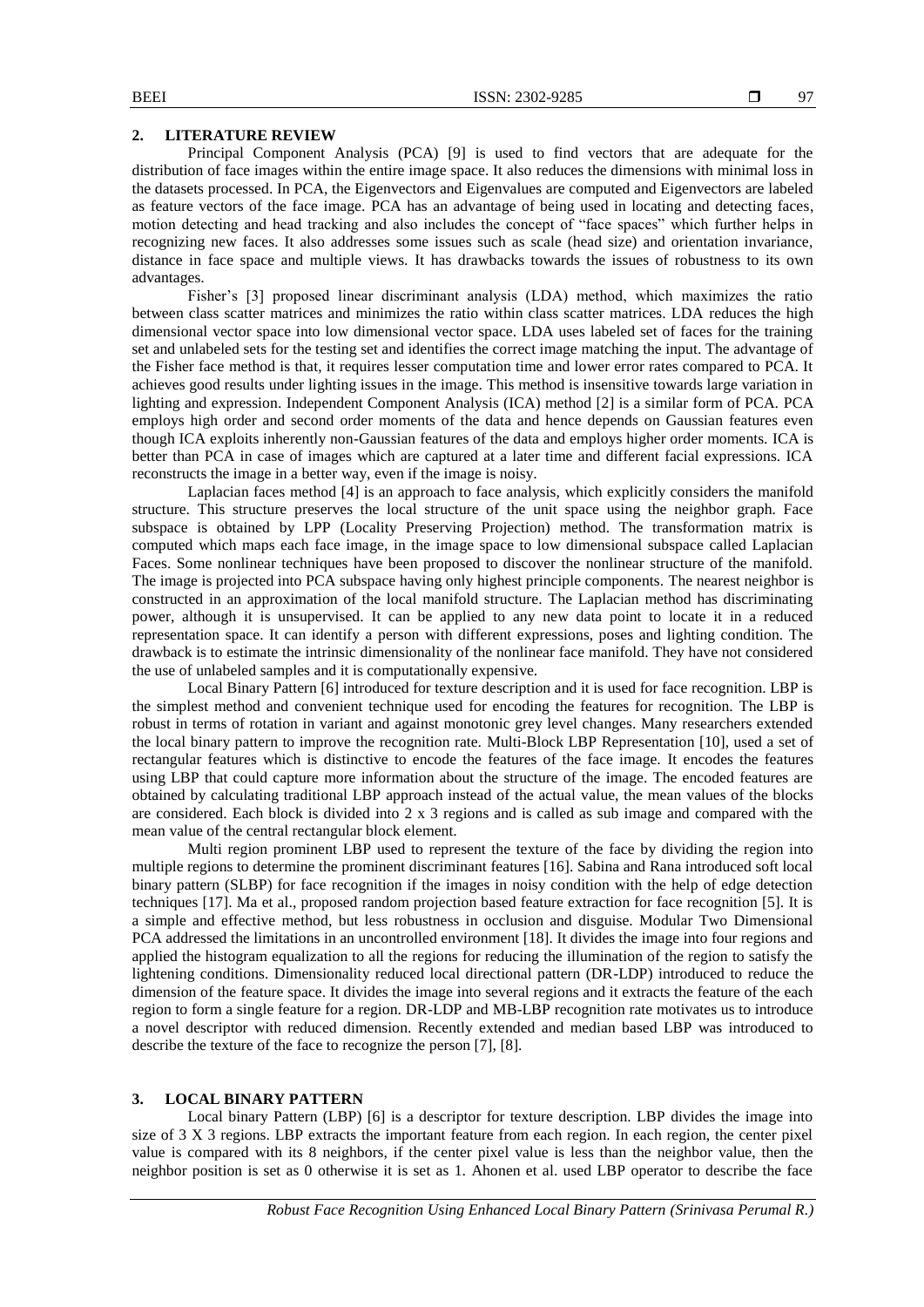description [1]. The face image is divided into 3 X 3 overlapped regions. For each pixel value, a new eight bit code is assigned based on the center pixel and its neighbor in the 3 X 3 overlapped regions. The resultant matrix is the LBP representation of the face image. The LBP encoded image is divided into 8 X 8 regions and apply the histogram to extract the features of each region. Histogram of the region contains discriminate information of the face.

Each region of the histogram features are concatenated into a single histogram feature. The dissimilarity measure is used to perform the recognition task. LBP is robust against pose, facial expression, and lighting. Also, it is computationally efficient and simple. The LBP is defined in equation 1. Figure 1 shows the computational steps of local binary pattern.

$$
LBP_{P,R}(x_c, y_c) = \sum_{p=0}^{p-1} S(g_p - g_c) 2^p
$$
 (1)

where,

$$
s(x) = \begin{cases} 1, & x \ge 0 \\ 0, & x < 0 \end{cases}
$$

where P represents the number of sampling points on a circle of radius R.



Figure 1. Computational steps of local binary pattern

# **4. ENHANCED LOCAL BINARY PATTERN**

Enhanced Local Binary Pattern (EnLBP) divides the image into 3 X 3 regions. In each 3 x 3 regions, the neighboring pixels are added with center pixel and the mean value is computed to extract local information of the regions. The mean value of the matrix is computed and stored as a vector for a region. The center pixel is compared with its 8 neighboring values in the resultant image to reduce the dimension of the image. If the center pixel value is less than its neighboring value, the corresponding neighboring positions are set as 1 else 0. The 8 bit binary values are taken in a sequence and it converts into decimal value. The decimal value is substituted to the center position of the region. Algorithm 1 and Figure 2 demonstrates the procedure of Enhanced Local binary pattern.

**Algorithm:** EnhancedLBP **Input:** Original image **Output:** EnLBP encoded image

- 1. For the given input image, obtain EnLBP encoded image based on equation 1.
- 2. Divide the encoded image into  $3 \times 3$  non-overlapping regions.
- i) For each region, the binary code is computed by the neighborhood of the center pixel.
- ii) Apply arithmetic operation to sum the neighbors of the center pixel to form a single eight bit binary code for the  $3 \times 3$  region.
- iii) Convert the resultant binary code p into an equivalent decimal value.
- 3. Repeat the steps 2 to reduce the dimension of the image.

EnLBP extracts the local information of the image to improve the performance. When an image of higher dimensions is fed as an input for matching, it becomes complex to deal with the large image as it consumes more time for computation. To overcome this issue, EnLBP is introduced for dimensionality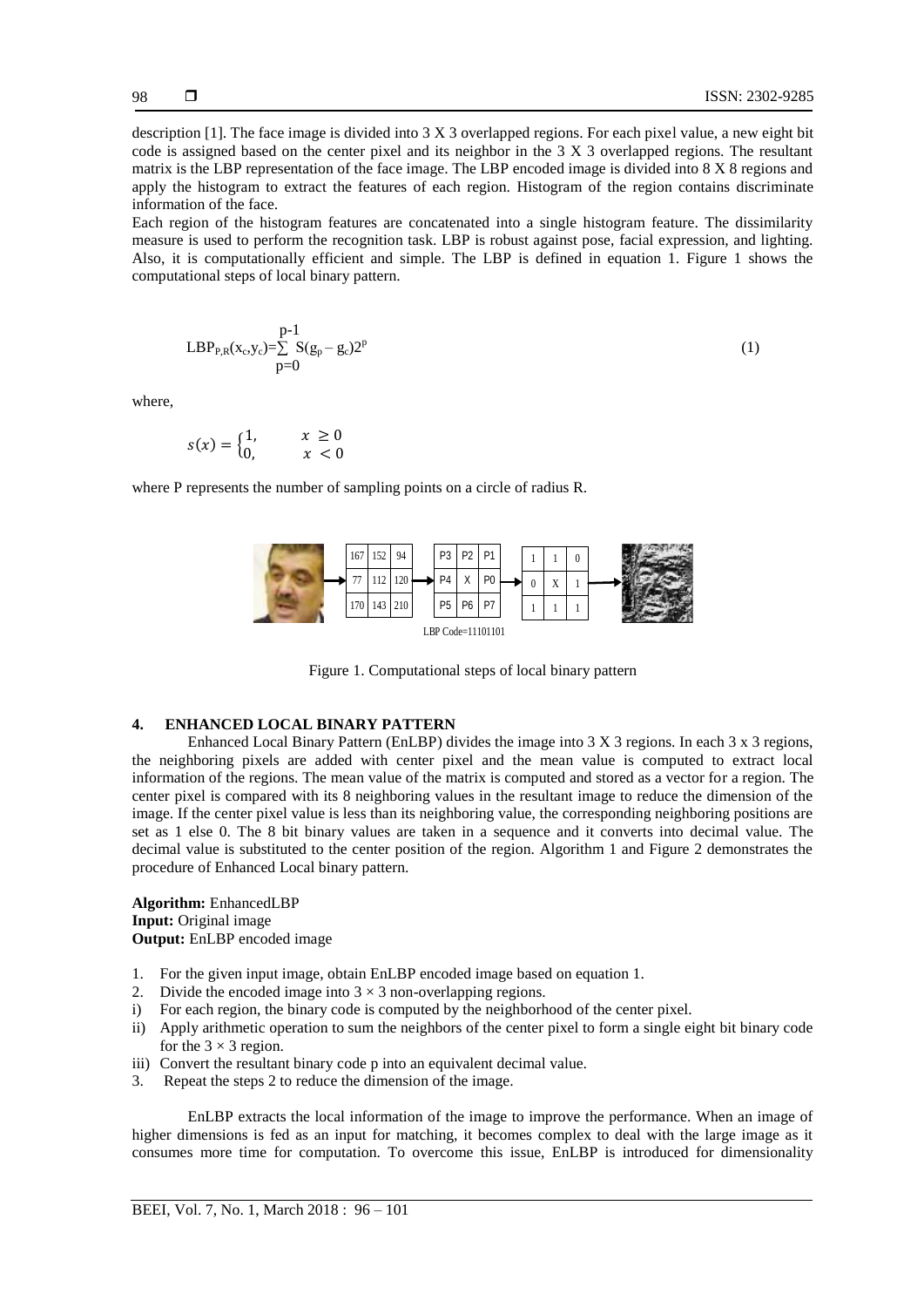reduction without losing any salient features. EnLBP is mainly used to reduce the dimension and the operation time of the system.



EnLDP Code = 11110110

Figure 2. Procedure of enhanced local binary pattern

The proposed EnLBP method uses the salient features of the face for recognition. The images are trained by EnLBP and it is stored in the database. The query image is chosen from the testing set and it extracts the features using EnLBP. Finally the feature of query image is compared with features stored in the database. To determine the similarity of the query image and the stored image, the cosine distance measures are used to recognize the face. The query image is recognized with a stored image in the database by following equation (2).

$$
Similarity = Cosine(\theta) = \frac{AB}{\|A\| \|B\|}
$$
\n(2)

where,  $A_i$  is the query image matrix from the testing set and  $B_i$  is the reduced training set image matrix. Each  $A_i$  image matrix is compared with the entire image in *B* matrix. For example, while computing the distance formula for an input image, we need to consider all the training set images, say (70). The query image is compared with all 70 images and the distance of the image which is near to 1 is considered as found image.

### **5. RESULTS AND ANALYSIS**

The benchmark dataset used in the method is LFW-a, which contains a stock of labelled images that could be used for image processing in an unconstrained image [11], [12]. LFW-a is also similar to LFW datasets except that the images in LFW-a are aligned using a commercial alignment software.

The alignment is done for the sake of improving the performance of face recognition algorithm. The experiments are accomplished using Intel *i5* processor at 2.60GHz. LFW-a database is used, because it is the most challenging dataset in an unconstrained environment. It consists of images, variations in pose, lighting, quality, etc. In LFW-a, there are about 1056 images of 433 individuals. The system randomly considers the images from the set of individuals which are distinct from one another in terms of pose, expression, background color, lighting, frontier view, etc. From the 433 individual images, those individuals containing more than 10 images are considered as a training set by the system. For each individual, 5 images are chosen randomly and it considered as train set and remaining images are considered as test set.

EnLBP method has been deployed over LFW-a, 70 images are chosen randomly from 14 individuals, which consists of more than 10 images of each person in the database, and it is used for matching. The system performance rate is 61.428%, which is significantly higher in comparison to 56.75% in the existing system [15].The existing system used local binary pattern technique in LFW database. In the system, extension to the techniques and improvisation to the efficiency of the face recognition process have been performed. The average recognition rate, accuracy rate, and error rate of Enhanced Local Binary pattern comparison with other methods is shown in the following Figure 3.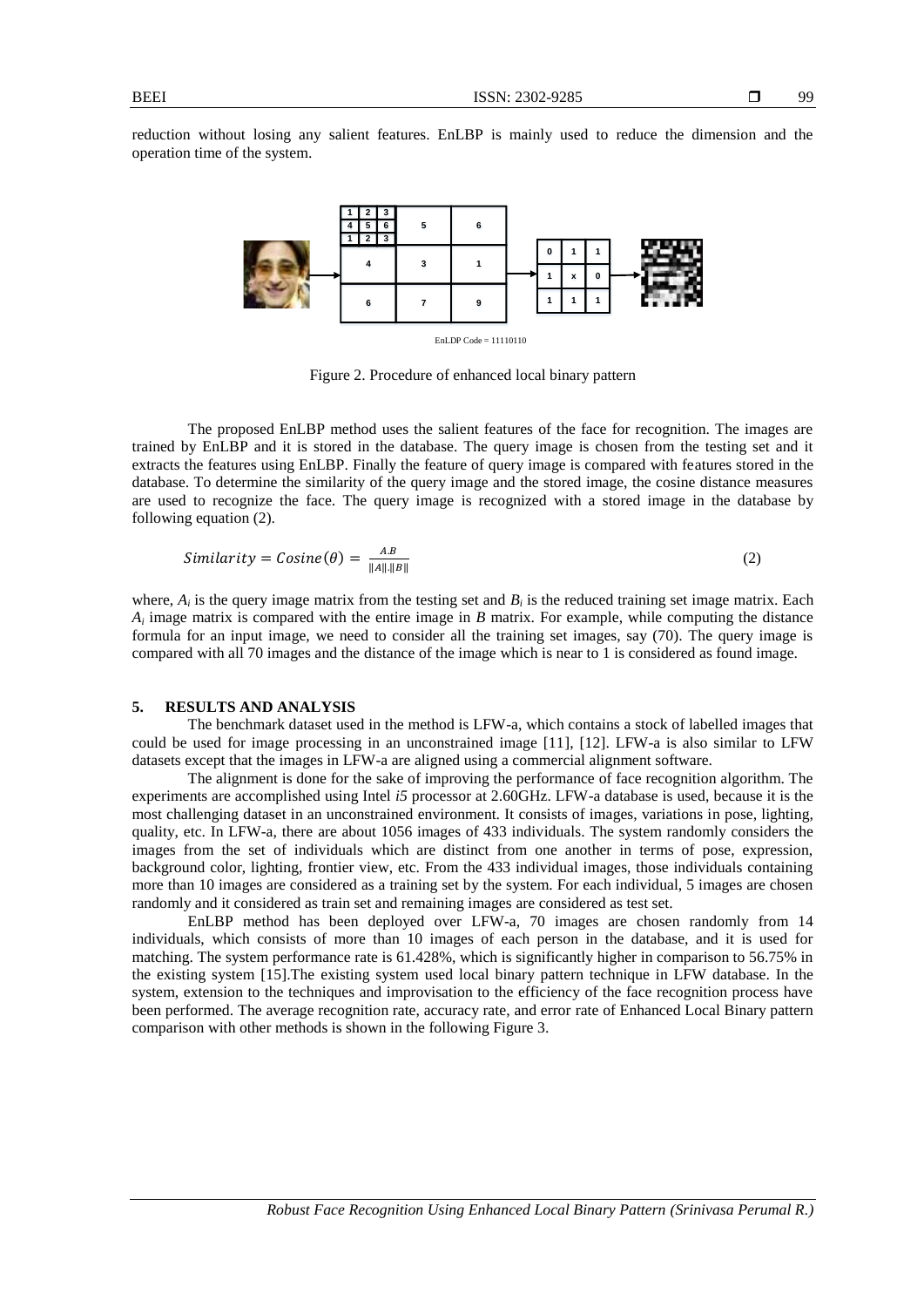



Figure 3. Comparision results of EnLBP with other existing methods

The ORL database contains 40 different persons image. Each subject 10 images with different variation (varying the lighting, facial expressions and facial details). Each subject five images are randomly selected for training and rest 5 images for testing. In ORL database 200 images are used as gallery images and remaining 200 images are used as probe set. The recognition rate of the proposed system is compared with existing holistic approaches and is shown in Table 1.

Table 1: Comparison Results of EnLBP with Other Existing Methods

| Method              | <b>Recognition Rate</b> |
|---------------------|-------------------------|
| LBP                 | 97.15                   |
| LPO                 | 97.87                   |
| <b>Fisher Faces</b> | 96.45                   |
| Multiradii LBP      | 98.67                   |
| 2DPCANet            | 99.45                   |
| EnLBP               | 99.07                   |

The result shows that the 2DPCANet attained a better recognition rate than the proposed method. The computational time of the proposed method is less than the 2DPCANet. 2DPCAnet required more space for computation and the recognition rate is proportionally equal.

#### **6. CONCLUSION**

The descriptor divides the image into 3 x 3 sub regions for extracting the local information of the image. The proposed method is an efficient method in partial image and occluded image. The results show that the system is a robust on comparison to the previous techniques for face recognition. The experimental results on LFW-a database are less than 50 % attained by the existing systems. The method achieved a higher recognition rate of 61.43% compared with other existing systems. However, this method has been performed only over LFW-a database, it could be further applied on various other databases such as CMU, AR etc. in further works.

#### **REFERENCES**

- [1] Ahonen, T., Hadid, A., & Pietikainen, M. Face description with local binary patterns: Application to face recognition. *IEEE Transactions on Pattern Analysis and Machine Intelligence*. 2006; *28*(12): 2037-2041.
- [2] Bartlett, M. S., Movellan, J. R., & Sejnowski, T. J. Face recognition by independent component analysis. *IEEE Transactions on Neural Networks*. 2002; *13*(6): 1450-1464.
- [3] Belhumeur, P. N., Hespanha, J. P., & Kriegman, D. J. Eigenfaces vs. fisherfaces: Recognition using class specific linear projection. *IEEE Transactions on Pattern Analysis and Machine Intelligence*. 1997; 19(7): 711-720.
- [4] He, X., Yan, S., Hu, Y., Niyogi, P., & Zhang, H. J. Face recognition using Laplacianfaces. *IEEE transactions on Pattern Analysis and Machine Intelligence*. 2005; 27(3): 328-340.
- [5] Ma, C., Jung, J. Y., Kim, S. W., & Ko, S. J. Random projection-based partial feature extraction for robust face recognition. *Neurocomputing*. 2015; *149*: 1232-1244.
- [6] Ojala, T., Pietikäinen, M., & Harwood, D. A comparative study of texture measures with classification based on featured distributions. *Pattern Recognition*. 1996; *29*(1): 51-59.